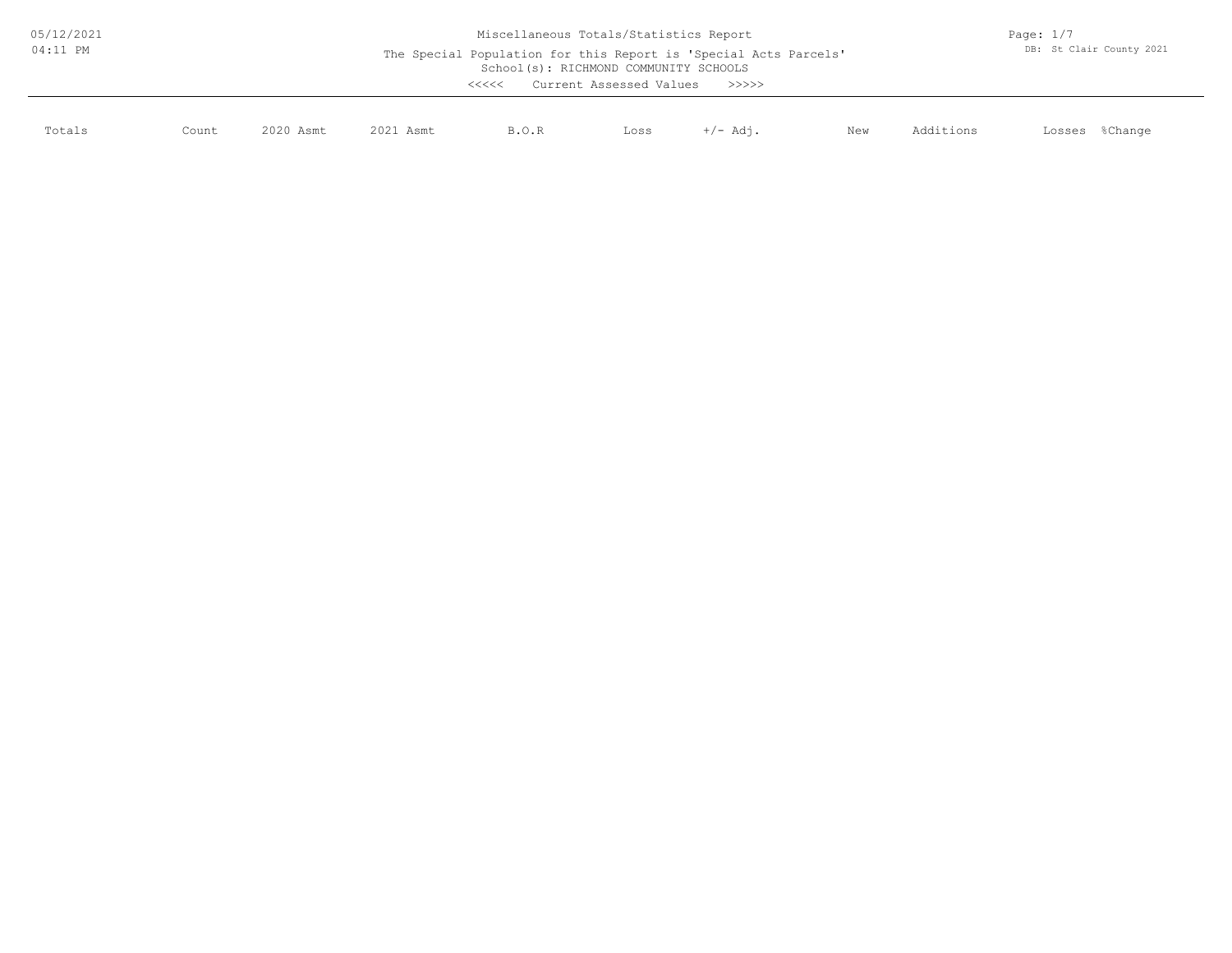| 05/12/2021<br>04:11 PM |       |          | Miscellaneous Totals/Statistics Report<br>The Special Population for this Report is 'Special Acts Parcels'<br>School (s): RICHMOND COMMUNITY SCHOOLS |          |                                   |         |          |         | Page: $2/7$<br>DB: St Clair County 2021 |           |  |
|------------------------|-------|----------|------------------------------------------------------------------------------------------------------------------------------------------------------|----------|-----------------------------------|---------|----------|---------|-----------------------------------------|-----------|--|
|                        |       |          | <<<<                                                                                                                                                 |          | S.E.V., Taxable and Capped Values | >>>>>>  |          |         |                                         |           |  |
| Totals                 | Count | 2020 SEV | Fin SEV                                                                                                                                              | 2021 SEV | 2020 Tax                          | Fin Tax | 2021 Tax | BOR Tax | 2021 Cap                                | 2021 MCAP |  |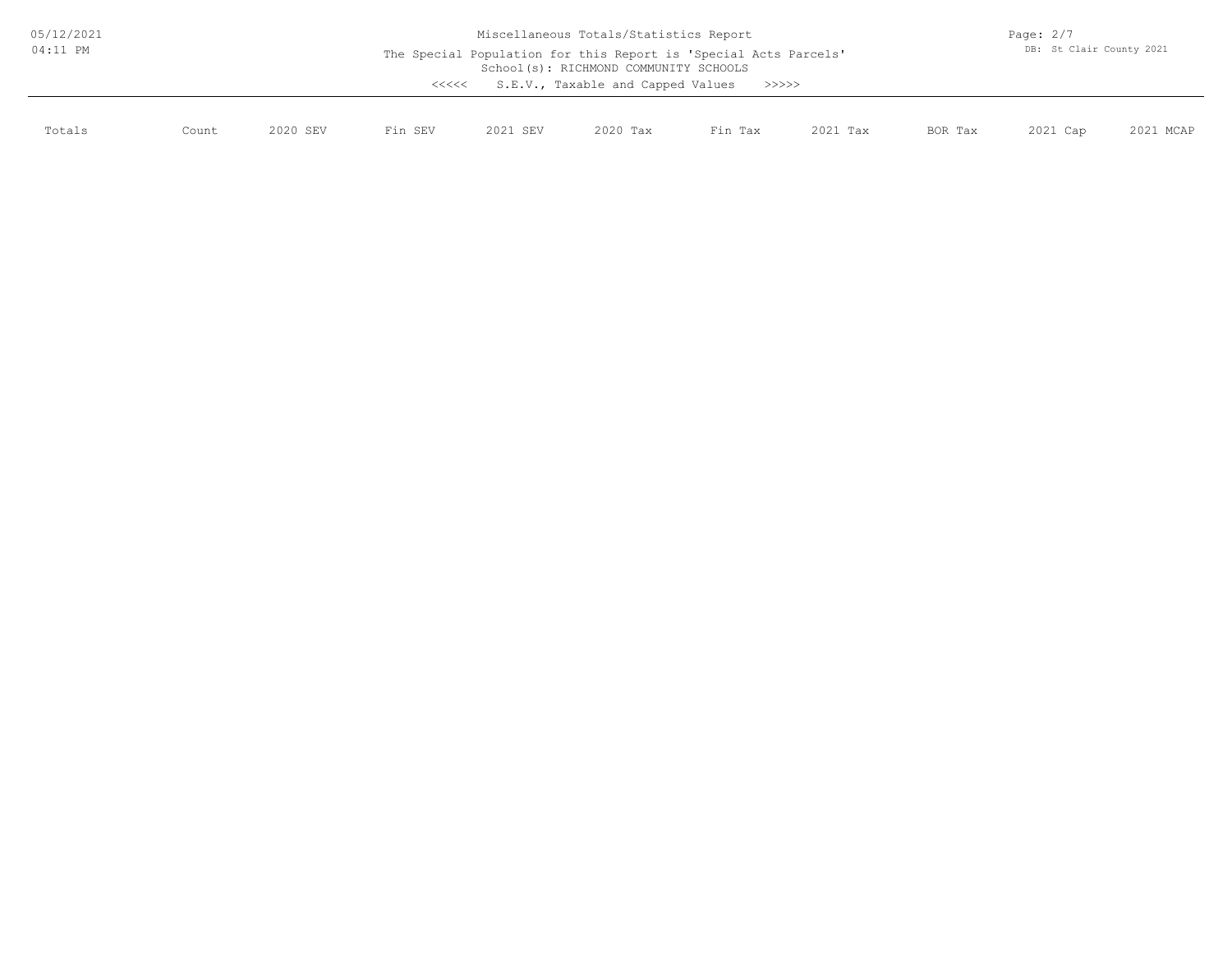| 05/12/2021 |  |
|------------|--|
| $04:11$ PM |  |

| Totals | Count | 2020 ORIG | 2020 ORIG | Final PRE | Final   | W/O Winter | W/O Winter | 2021 ORIG | 2021<br>ORIG |
|--------|-------|-----------|-----------|-----------|---------|------------|------------|-----------|--------------|
|        |       | PRE       | Non-PRE   |           | Non-PRE | PRE        | Non-PRE    | PRE       | Non-PRE      |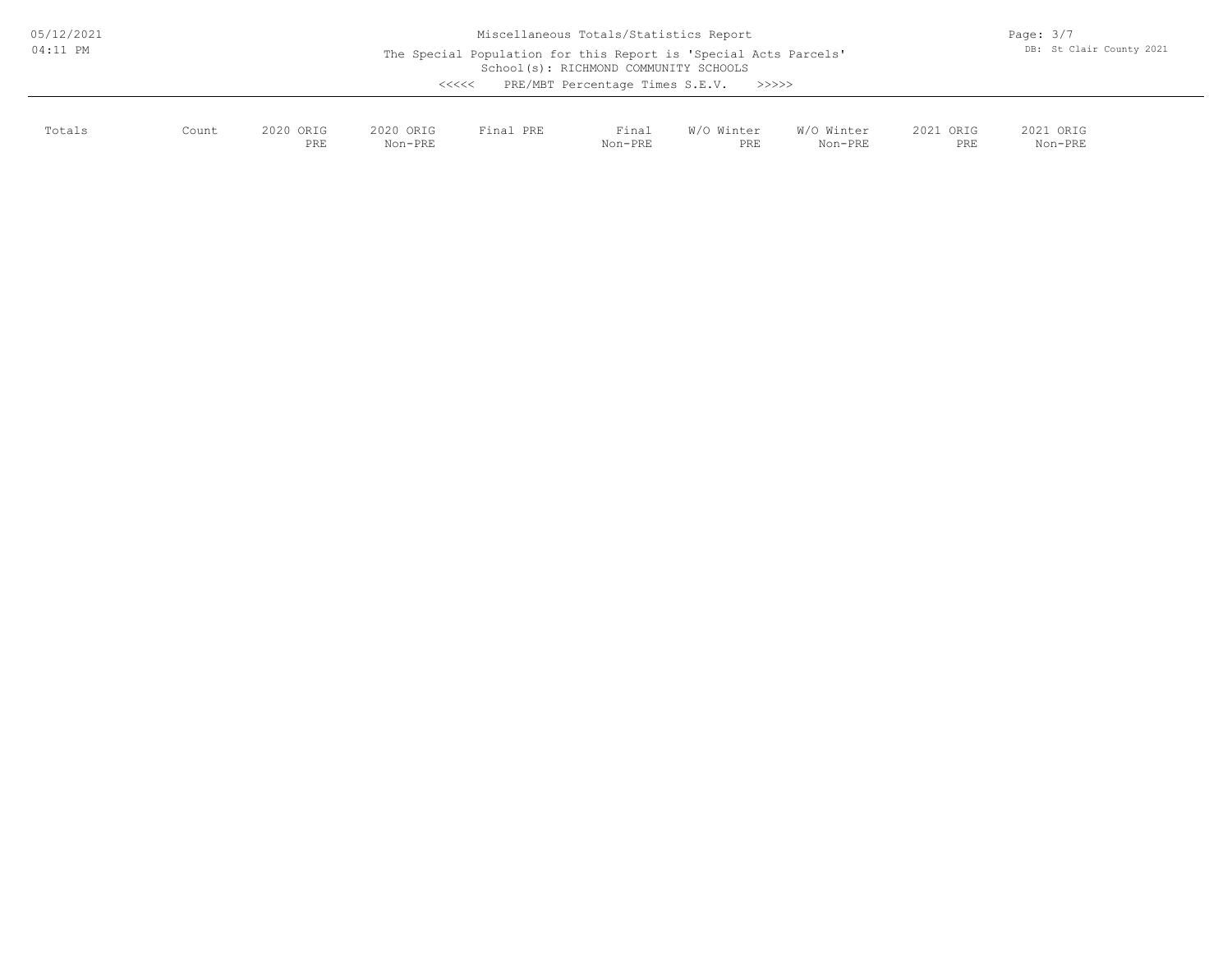| 05/12/2021<br>$04:11$ PM | Miscellaneous Totals/Statistics Report<br>The Special Population for this Report is 'Special Acts Parcels'<br>School(s): RICHMOND COMMUNITY SCHOOLS<br>PRE/MBT Percentage Times Taxable<br><<<<<br>>>>>> |                  |                      |           |                  |                   |                       |                  | Page: $4/7$<br>DB: St Clair County 2021 |  |
|--------------------------|----------------------------------------------------------------------------------------------------------------------------------------------------------------------------------------------------------|------------------|----------------------|-----------|------------------|-------------------|-----------------------|------------------|-----------------------------------------|--|
| Totals                   | Count                                                                                                                                                                                                    | 2020 ORIG<br>PRE | 2020 ORIG<br>Non-PRE | Final PRE | Final<br>Non-PRE | W/O Winter<br>PRE | W/O Winter<br>Non-PRE | 2021 ORIG<br>PRE | 2021 ORIG<br>Non-PRE                    |  |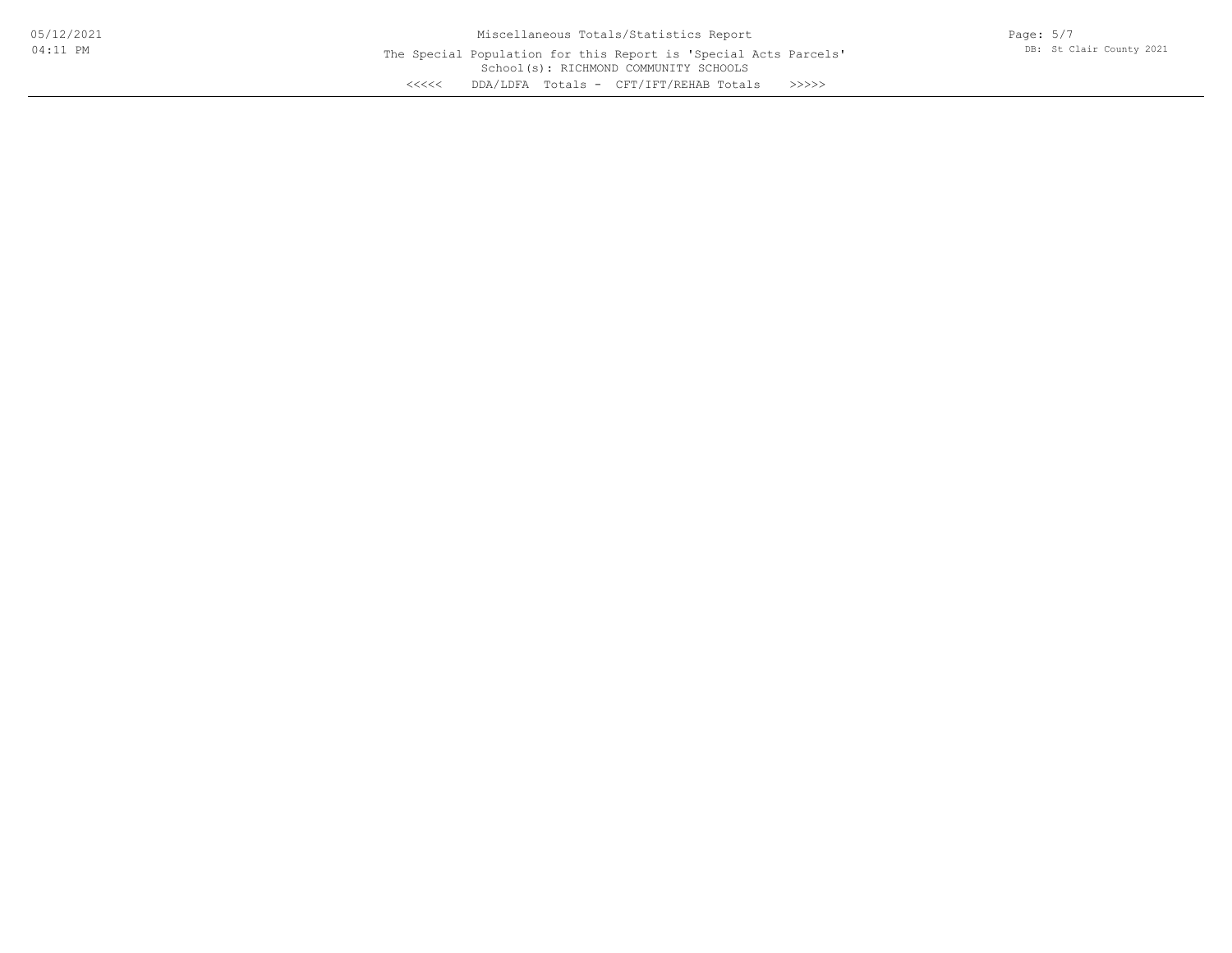## School(s): RICHMOND COMMUNITY SCHOOLS The Special Population for this Report is 'Special Acts Parcels'